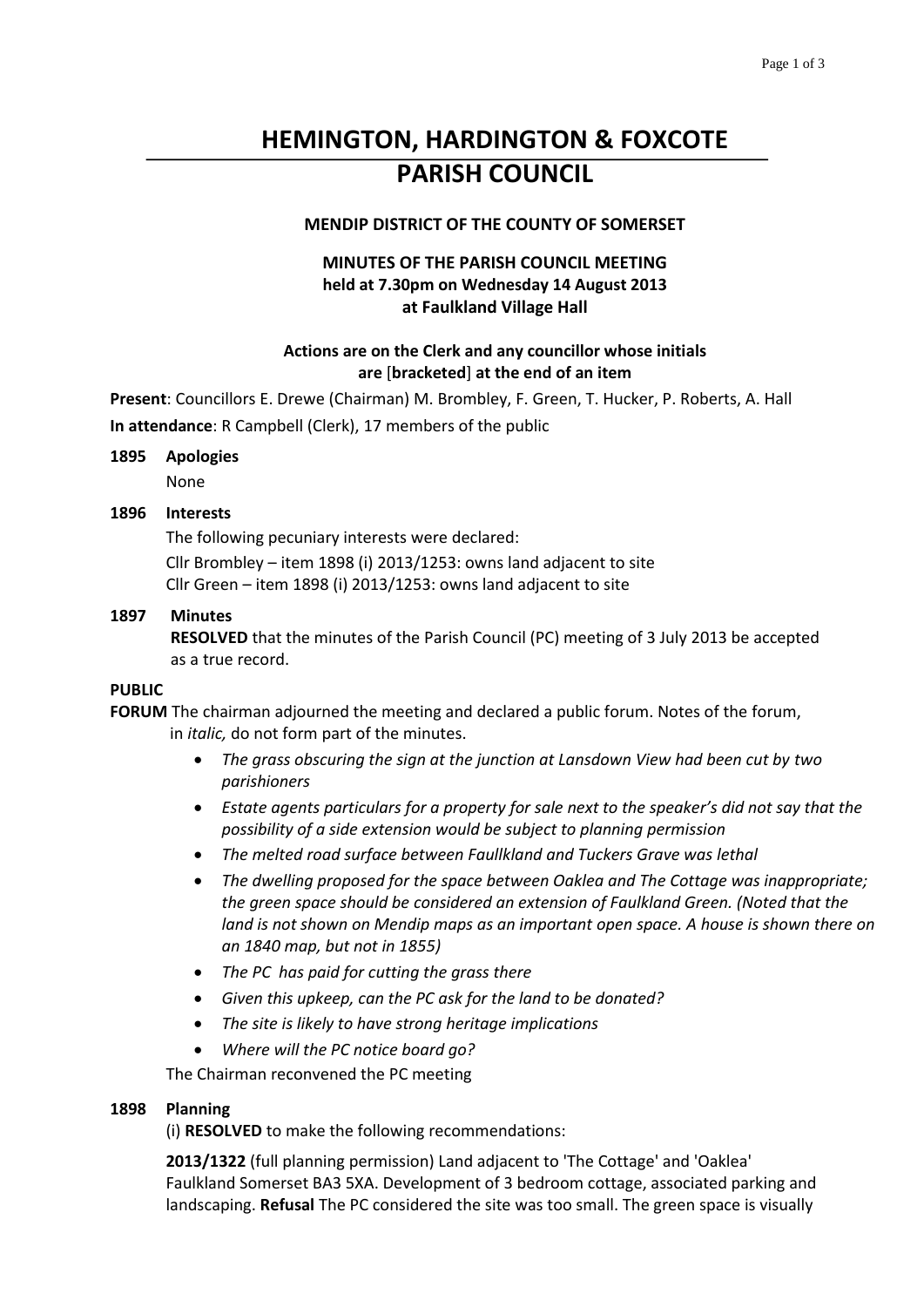too important to lose; to do so would change the character of the village. (5 in favour of the motion; Cllr Drewe abstained)

Cllrs Brombley and Green left the room,

**2013/1253** (full planning permission) Land Behind Oldfield Farm, Faulkland, Nr Frome. Proposed hay barn and implement store. **REFUSAL**. The size of the proposed building is too large in relation to the size of the plot to be farmed. (3 in favour of the motion; Cllr Drewe abstained)

Cllrs Brombley and Green rejoined the meeting.

(ii) Mendip had advised the following decisions.

2013/0990 2 Holly Bank Foxcote – single story extension: approved with conditions 2013/1011 Lower Farmhouse, Faulkland – enclose porch: approved with conditions (iii) Cllr Drewe said that requests for Section 106 benefits were normally initiated by the Parish Council as early as possible in the process – i.e. when considering a proposal, even if the recommendation were for refusal. Cllr Drewe would investigate the possibility of asking someone from Mendip to come and talk on the matter. Section 106 was due to be replaced by the community infrastructure charge, but this would not come into effect until the planning inspector approves Part One of the new Local Plan.[**ED**]

# **1899 Finance**

(i) **RESOLVED** (proposed Cllr Green, 2nd Cllr Roberts) to pay the following: R. Campbell – refund playing field and allotment rent payments made, £275.00 Staff salaries for August

# **1900 Faulkland Playing Field**

- Cllr Hucker will talk to Mr Watts about removal of lumps of old concrete and about sinking a post to tether the new table and seats.
- The playground equipment had been inspected but the report had not yet been received.

# **1901 Highways**

- County Cllr Harvey Siggs had advised that the cost of statutory advertising to establish the ownership of the lower part of Bishop Street, Faulkland could not be afforded. Somerset Highways had now repaired and would continue to maintain the part of the street whose ownership was unknown.
- Highways to be asked to re-repair the road surface outside Horseshoe Cottage, Faulkland

# **1902 Rights of Way**

Cllr Brombley had found out, by means of an FOI request, that the first public enquiry into the Buckland Dinham byway had cost £2K. Cllr Drewe will ask County Cllr Ham for further information [**ED**]

# **1903 Allotments**

**RESOLVED** to accept the quotation of Mr Harry Rich (the cheapest of three at £690 ex-VAT) to supply two gates and 14 metres of post-and-rail fencing at the allotments.

There were currently only four allotment holders. It was hoped that if the site were made ready to use more people would be attracted. Cllr Hucker said a deposit should be taken from those wanting a plot. Cllr Brombley suggested using weed-suppressant material. Spraying was discussed.

# **1904 Matters arising** None